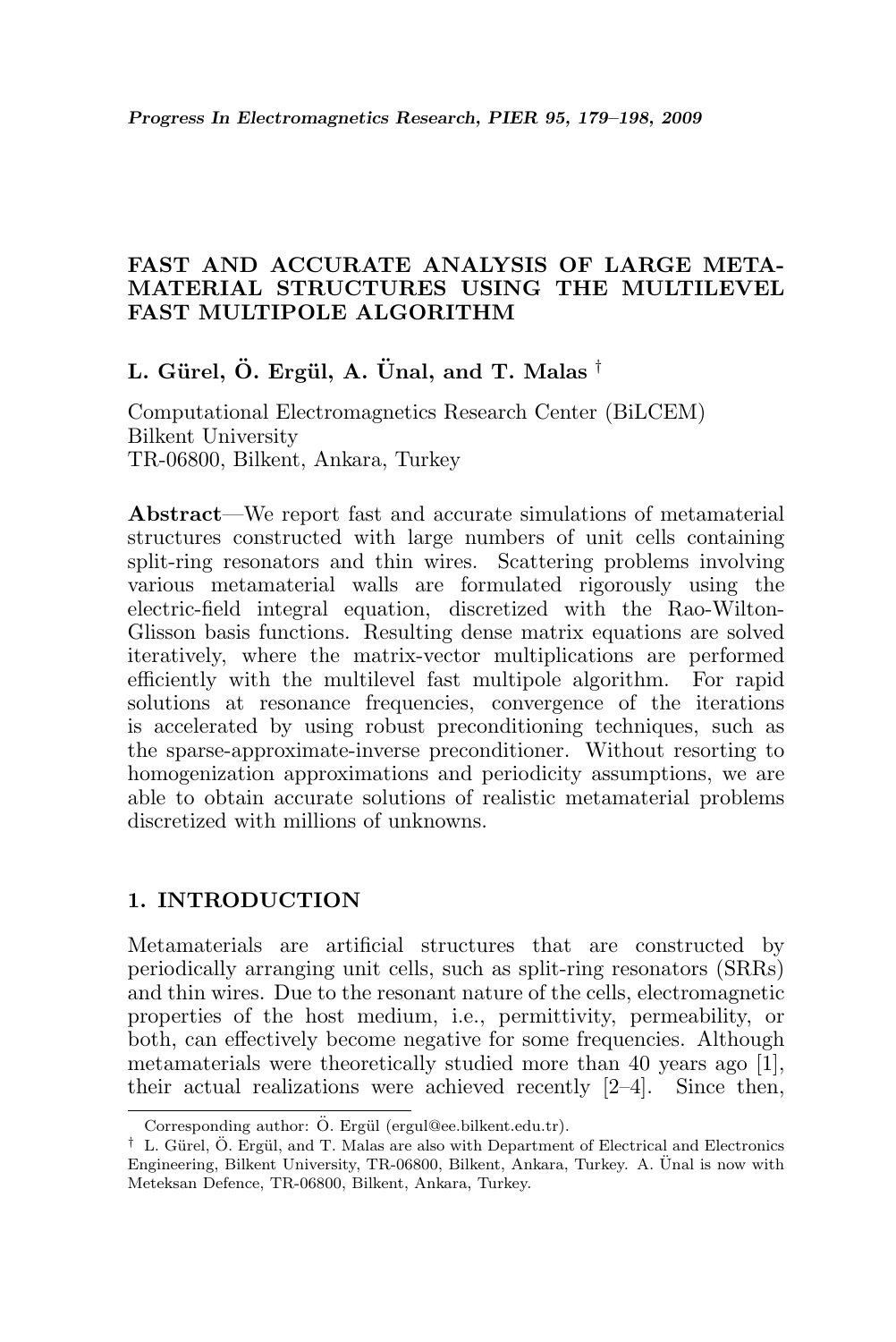there have been many studies on how to further enhance the desired electromagnetic properties and improve the practicability of metamaterials [5–7]. (See also [8] for an extensive discussion on metamaterials and a wide list of references.) Due to these efforts, metamaterials have been utilized in various applications [9], such as sub-wavelength focusing [10, 11], cloaking [12], and designing improved antennas [13, 14].

In this paper, we present fast and accurate analysis of large and complicated metamaterial structures involving SRRs and thin wires. In order to mimic the actual metamaterial structures used in real life, we consider the solution of hundreds and even thousands of unit cells at a time, as opposed to a few unit cells or infinitely periodic patterns that can be analyzed via the solution of a single unit cell. Without using any homogenization approximations, scattering problems involving threedimensional metamaterials are rigorously formulated using the electricfield integral equation (EFIE) [15]. Conductor surfaces are modeled by perfectly conducting sheets with zero thicknesses. For accurate numerical solutions, both EFIE and the surfaces of the metamaterial structures are discretized simultaneously with small planar triangles, on which the Rao-Wilton-Glisson [16] basis functions are defined. The resulting dense matrix equations are solved iteratively, where the matrix-vector multiplications are performed efficiently with the multilevel fast multipole algorithm (MLFMA) [17]. Solutions of realistic metamaterials involving large numbers of unit cells are further accelerated with the parallelization of MLFMA [18, 19]. Since the resonant nature of metamaterials inhibits a rapid convergence of the iterations, we also employ robust preconditioning techniques, such as the sparse-approximate-inverse preconditioner [20], to reduce the number of iterations.

Figure 1 presents the unit cells that are used to construct the metamaterial structures investigated in this study. A single SRR, which is depicted in Figure  $1(a)$ , has dimensions in the order of microns. The smaller ring has an inner radius of  $43 \mu m$  and an outer radius of  $67.2 \,\mu m$ ; the larger ring has an inner radius of  $80.7 \,\mu m$ and an outer radius of  $107.5 \,\mu \text{m}$ ; and the gap width is  $7.2 \,\mu \text{m}$ . With these dimensions, the SRR resonates at about 100 GHz, when it is located in a medium with a relative permittivity of 4.8 [6]. Around the resonance frequency, the SRR stimulates negative effective permeability in the medium. Dimensions of the thin wires depicted in Figure 1(b) are compatible with the dimensions of the SRRs and they exhibit negative effective permittivity in a wide range of frequencies, including 100 GHz. Finally, as depicted in Figure  $1(c)$ , we also consider composite metamaterials (CMMs) by combining SRRs and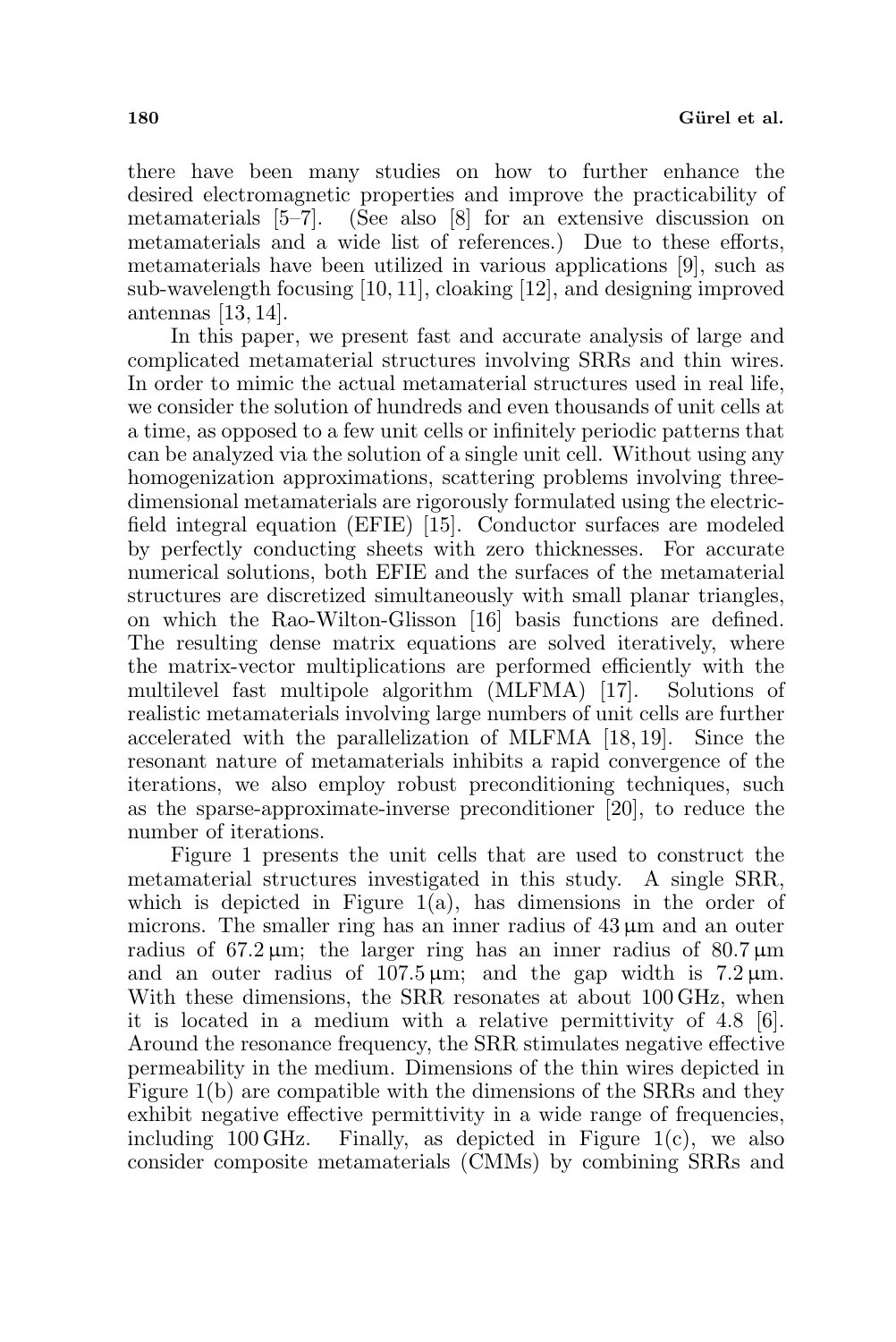

Figure 1. Unit cells that are used to construct various metamaterial walls: (a) SRR, (b) thin wires, and (c) a combination of SRR and thin wires.



Figure 2. Discretization (triangulation) of the unit cells in Figure 1.

thin wires in the same medium to obtain a double-negative property. Discretizations of the unit cells are presented in Figure 2, where we use optimal numbers of planar triangles, i.e., we minimize the numbers of triangles for the efficiency of the simulations, while the triangles are sufficiently small to discretize the geometries and the surface currents accurately.

The rest of the paper is organized as follows. In Section 2, we present fast and accurate solutions of metamaterial problems using MLFMA. Then, Section 3 investigates the acceleration of the iterative solutions by using robust preconditioning techniques. Construction of metamaterial walls is detailed in Section 4, followed by our numerical results in Section 5 and concluding remarks in Section 6.

## 2. MLFMA SOLUTIONS OF METAMATERIAL PROBLEMS FORMULATED WITH EFIE

For perfectly-conducting objects, EFIE can be derived from the boundary condition for the tangential electric field on the surface (in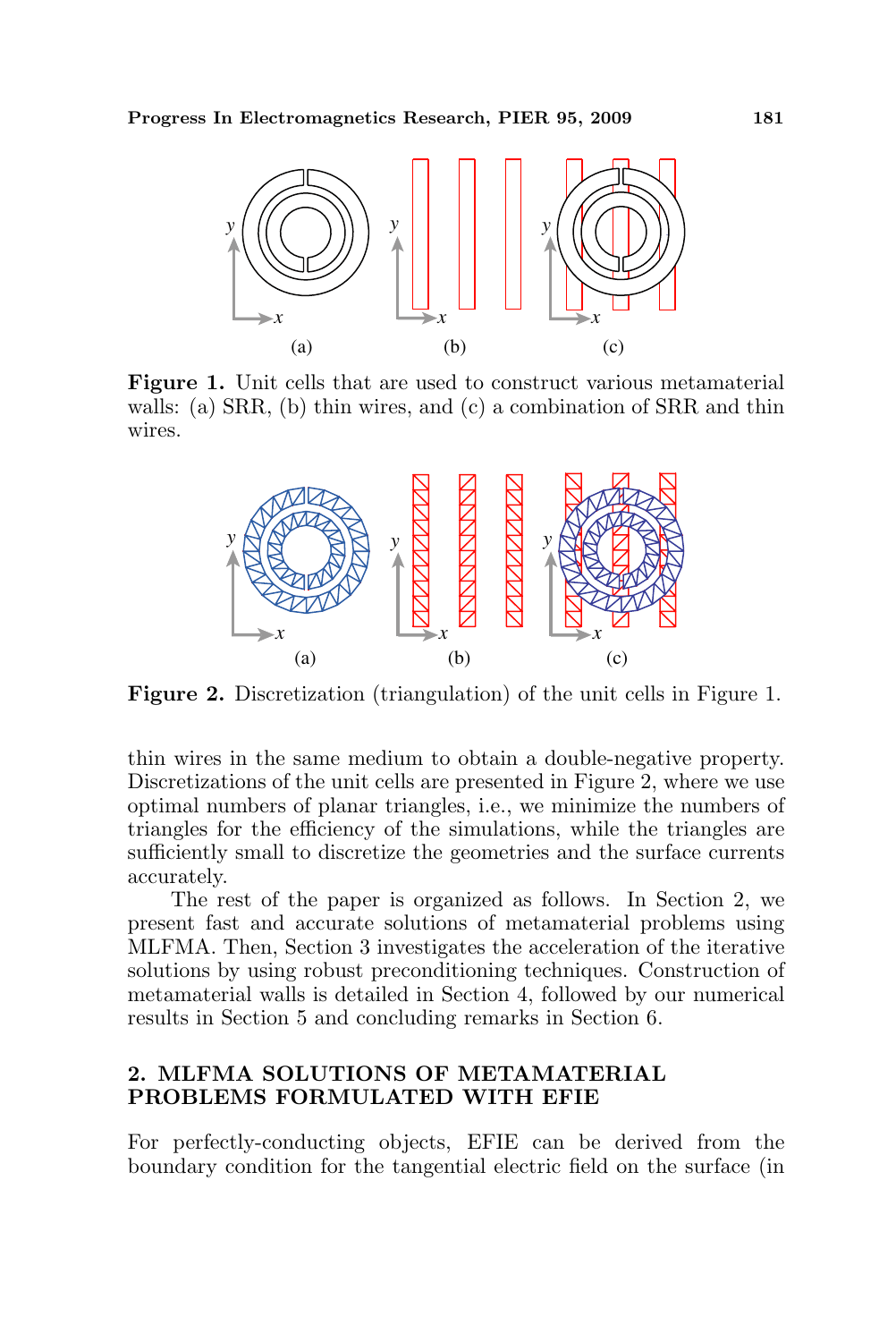phasor notation with the  $e^{-i\omega t}$  convention) as [15]

$$
\hat{\mathbf{t}} \cdot ik\eta \int_{S} d\mathbf{r}' \bigg[ \mathbf{J}(\mathbf{r}') + \frac{1}{k^2} \nabla' \cdot \mathbf{J}(\mathbf{r}') \nabla \bigg] g(\mathbf{r}, \mathbf{r}') = -\hat{\mathbf{t}} \cdot \mathbf{E}^i(\mathbf{r}) \tag{1}
$$

by expressing the scattered electric field in terms of the induced (unknown) surface current  $J(r)$ . In (1),  $\hat{t}$  is any tangential unit vector on the surface,  $\mathbf{E}^{i}(\mathbf{r})$  is the incident electric field due to external sources,  $\eta = \sqrt{\mu/\epsilon}$  is the impedance of the host medium,  $k = \omega \sqrt{\mu \epsilon}$  $2\pi/\lambda$  is the wavenumber, and

$$
g(\mathbf{r}, \mathbf{r}') = \frac{e^{ikR}}{4\pi R} \qquad \left( R = |\mathbf{r} - \mathbf{r}'| \right)
$$
 (2)

denotes the homogenous-space Green's function. Through the discretization of EFIE for the numerical solution of metamaterial problems, we obtain  $N \times N$  dense matrix equations in the form of

$$
\sum_{n=1}^{N} Z_{mn} a_n = v_m, \qquad m = 1, ..., N,
$$
\n(3)

where the matrix elements and the elements of the excitation vector are derived as

$$
Z_{mn} = ik\eta \int_{S_m} d\mathbf{r} \mathbf{t}_m(\mathbf{r}) \cdot \int_{S_n} d\mathbf{r}' g(\mathbf{r}, \mathbf{r}') \mathbf{b}_n(\mathbf{r}')
$$

$$
+ \frac{i\eta}{k} \int_{S_m} d\mathbf{r} \mathbf{t}_m(\mathbf{r}) \cdot \int_{S_n} d\mathbf{r}' \nabla' \cdot \mathbf{b}_n(\mathbf{r}') \nabla g(\mathbf{r}, \mathbf{r}')
$$
(4)

and

$$
v_m = -\int_{S_m} d\mathbf{r} \mathbf{t}_m(\mathbf{r}) \cdot \mathbf{E}^i(\mathbf{r}),\tag{5}
$$

respectively. In (4) and (5),  $S_m$  and  $S_n$  are the spatial supports of the mth testing function  $\mathbf{t}_m(\mathbf{r})$  and the nth basis function  $\mathbf{b}_n(\mathbf{r})$ , respectively. We use a Galerkin scheme and choose the basis and testing functions as Rao-Wilton-Glisson functions defined on planar triangles.

The matrix equation in (3) is solved iteratively, where the matrixvector multiplications are accelerated by MLFMA. For an  $N \times N$  dense matrix equation, MLFMA reduces the complexity of the matrix-vector multiplications from  $\mathcal{O}(N^2)$  to  $\mathcal{O}(N \log N)$ . The fundamental idea in MLFMA is to replace the interactions of the basis and testing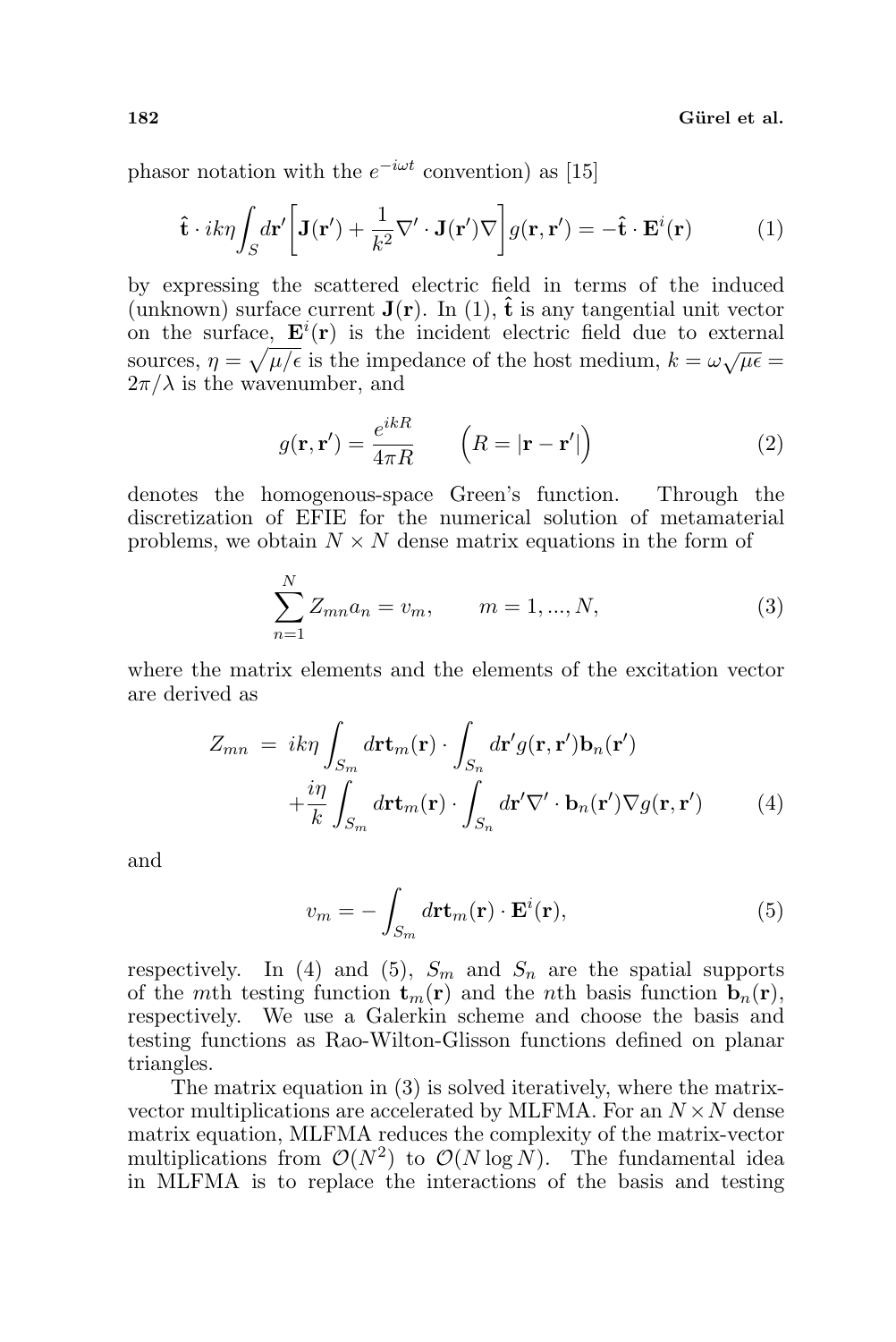functions with the interactions of clusters in a multilevel scheme. First, a tree structure with  $L = \mathcal{O}(\log N)$  levels is constructed by including the metamaterial object in a cubic box and recursively dividing the computational domain into clusters. Then, cluster-tocluster interactions are performed in different levels (from  $l = 1$  to  $l = L$ ) efficiently using the factorization and diagonalization of the Green's function, which are valid only for the clusters that are far from each other [21]. In general, MLFMA splits the matrix-vector multiplications as

$$
\bar{\mathbf{Z}} \cdot \mathbf{x} = \bar{\mathbf{Z}}_{NF} \cdot \mathbf{x} + \bar{\mathbf{Z}}_{FF} \cdot \mathbf{x},\tag{6}
$$

where the near-field interactions denoted by  $\bar{\mathbf{Z}}_{NF}$  are calculated directly and stored in the memory, while the far-field interactions denoted by  $\bar{\mathbf{Z}}_{FF}$  are computed approximately via three main stages, i.e., aggregation, translation, and disaggregation [17]. The preconditioners to be discussed in Section 3 are utilizing the near-field part of this splitting.

#### 2.1. Aggregation

In the aggregation stage, radiated fields of the clusters are calculated from the bottom of the tree structure to the highest level  $(l = L)$ . In the lowest level, the radiation pattern of a cluster  $C$  at a reference point  $\mathbf{r}_C$  can be calculated as

$$
\mathbf{F}^C(\mathbf{r}_C, \mathbf{k}) = \sum_{n \in C} \mathbf{f}_n(\mathbf{r}_C, \mathbf{k}) x_n,
$$
 (7)

where  $\mathbf{k} = k\hat{\mathbf{k}}$ ,  $\mathbf{f}_n$  represents the radiation pattern of the *n*th basis function inside the cluster, and  $x_n$  is the coefficient provided by the iterative solver. In (7), radiation patterns  $\mathbf{F}^C$  and  $\mathbf{f}_n$  have only  $\hat{\theta}$  and  $\phi$  components, and they are functions of the angular direction  $\hat{\mathbf{k}}$ . For a cluster C in a level  $l > 1$ , the radiation pattern can be obtained similarly as

$$
\mathbf{F}^C(\mathbf{r}_C, \mathbf{k}) = \sum_{C' \in sub\{C\}} \exp\left[i\mathbf{k} \cdot (\mathbf{r}_C - \mathbf{r}_{C'})\right] \mathbf{F}^{C'}(\mathbf{r}_{C'}, \mathbf{k}),\tag{8}
$$

where  $sub{C}$  represents the sub-clusters of C.

In our MLFMA implementations, radiation patterns are sampled uniformly in the  $\phi$  direction, while we use the Gauss-Legendre quadrature in the  $\theta$  direction [21]. There are a total of  $S_l = (T_l +$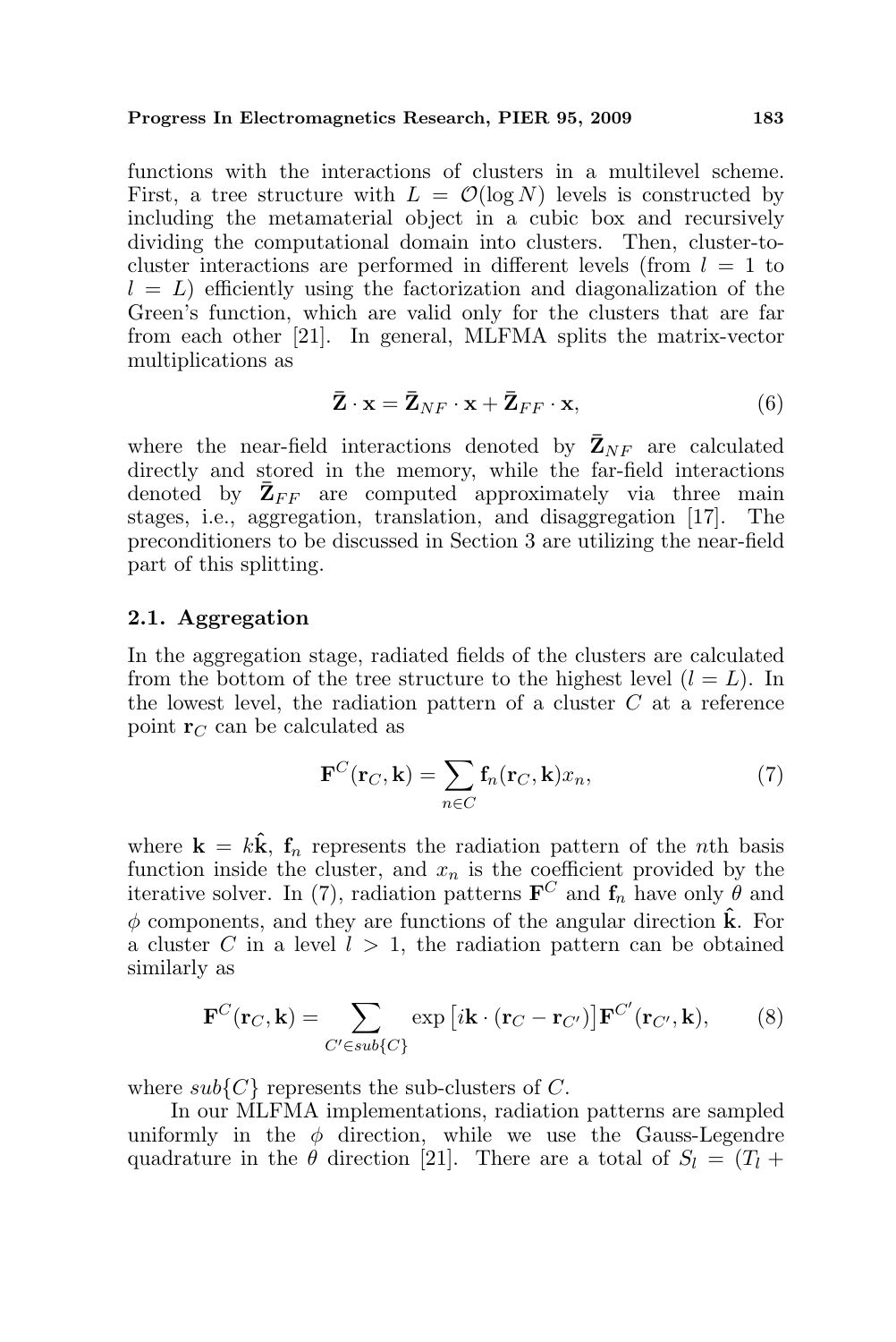$1) \times (2T_l + 2)$  samples required for each cluster in level l, where  $T_l$  is the truncation number. Using the excess bandwidth formula,

$$
T_l \approx 1.73ka_l + 2.16(d_0)^{2/3}(ka_l)^{1/3},\tag{9}
$$

where  $a_l$  is the cluster size, and  $d_0$  is the desired digits of accuracy [22]. Since the sampling rate depends on the cluster size as measured by the wavelength  $(ka_l \propto 2\pi a_l/\lambda)$ , we use local Lagrange interpolation to match the different sampling rates of the consecutive levels [23]. Complexity of the aggregation stage is  $\mathcal{O}(N)$  for each level.

### 2.2. Translation

In the translation stage of MLFMA, radiated fields of the clusters are translated into incoming fields for some other clusters. The incoming field to the center of a cluster  $C$  (due to translations) is calculated as

$$
\mathbf{G}^C(\mathbf{r}_C,\mathbf{k}) = \sum_{C' \in far\{C\}} \alpha(\mathbf{r}_C - \mathbf{r}_{C'},\mathbf{k}) \mathbf{F}^{C'}(\mathbf{r}_{C'},\mathbf{k}),\tag{10}
$$

where  $far{C}$  represents the clusters in the far-field list of C, and  $\alpha(\mathbf{r}_C - \mathbf{r}_{C}$ , k) is the diagonal translation operator. For each cluster in any level, there are  $\mathcal{O}(1)$  clusters (in the same level) to translate the radiated field to. Therefore, the complexity of the translation stage is  $\mathcal{O}(N)$  per level. In addition, using cubic (identical) clusters, the number of different translation operators is  $\mathcal{O}(1)$ , independent of the level, due to the symmetry [24]. We use optimized interpolation methods to calculate these operators in  $\mathcal{O}(N)$  time during the setup stage, i.e., before the iterations [25].

#### 2.3. Disaggregation

In the disaggregation stage, the total incoming fields at the centers of the clusters are calculated from the top of the tree structure to the lowest level. For a cluster C in level  $l < L$ , the total incoming field is calculated as

$$
\mathbf{G}_{T}^{C}(\mathbf{r}_{C}, \mathbf{k}) = \mathbf{G}^{C}(\mathbf{r}_{C}, \mathbf{k}) + \exp[i\mathbf{k} \cdot (\mathbf{r}_{C} - \mathbf{r}_{P\{C\}})] \mathbf{G}_{T}^{P\{C\}}(\mathbf{r}_{P\{C\}}, \mathbf{k}), (11)
$$

where  $\mathbf{G}^C$  is the incoming field due to translations, and  $P\{C\}$  represents the super-cluster (parent) of C. Following the disaggregation operations in the lowest level, incoming fields are received by the testing functions via an angular integration as

$$
I = \int d^2 \hat{\mathbf{k}} \, \mathbf{g}_m(\mathbf{r}_C, \mathbf{k}) \cdot \mathbf{G}_T^C(\mathbf{r}_C, \mathbf{k}), \tag{12}
$$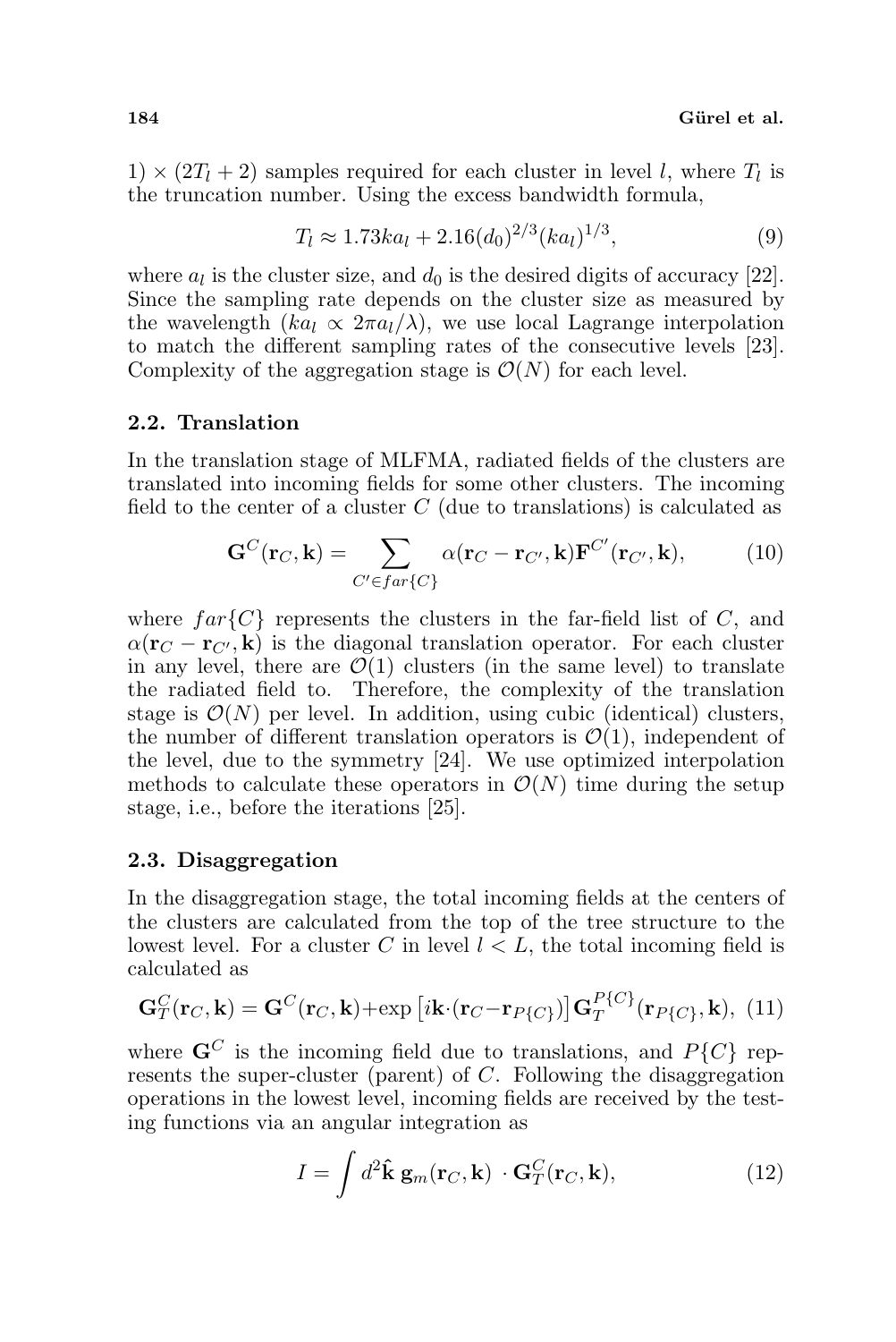where  $\mathbf{g}_m$  represents the receiving pattern of the mth testing function inside a cluster  $C$  in the lowest level. Complexity of the disaggregation stage is also  $\mathcal{O}(N)$  per level.

In MLFMA, weights for the angular integrations in (12) are introduced in the translation stage since we use transpose interpolation (anterpolation) during the disaggregation to decimate the fields [26]. Consider the interaction of the nth basis and the mth testing functions via a translation in level  $l \neq 1$ . Then, the corresponding matrix element can be written as

$$
Z_{mn} \propto \int d^2 \hat{\mathbf{k}} \, \mathbf{g}_m(\mathbf{r}_C, \mathbf{k}) \cdot \mathbf{G}^n(\mathbf{r}_C, \mathbf{k}), \tag{13}
$$

where  $\mathbf{G}^n$  is the incoming field due to the *n*th basis function<sup>†</sup>. Since  $T_l > T_1$  for  $l > 1$ , the sampling rate for  $\mathbf{G}^n$  is larger than the sampling rate for  $g_m$ . An accurate way to calculate (13) could be to interpolate  $\mathbf{g}_m$  and to perform the numerical integration in the fine grid, i.e.,

$$
Z_{mn} \propto \sum_{s=1}^{S_l} \Gamma_{1 \to l} \{ \mathbf{g}_m \} [s] \mathbf{G}^n [s] W_l [s], \tag{14}
$$

where  $\Gamma_{1\rightarrow l}$  is an interpolator from level 1 to l, while  $W_l$  represents the integration weights for level  $l$ . However, the procedure in  $(14)$  is not appropriate for MLFMA, which involves a top-down disaggregation scheme. Therefore, without sacrificing accuracy, we perform the integration in the coarse grid as

$$
Z_{mn} \propto \sum_{s=1}^{S_1} \mathbf{g}_m[s] \Gamma_{l\rightarrow 1}^T \{ \mathbf{G}^n W_l \} [s]
$$
(15)

by anterpolating  $\mathbf{G}^n$  using the transpose of the interpolator. We note that the weights related to level  $l$  also need to be anterpolated, and it is appropriate to introduce them during the translations.

### 2.4. Power Transmission

After finding the coefficients  $a_n$  in (3), we calculate the near-zone electric and magnetic fields as

$$
\mathbf{E}^{t}(\mathbf{r}) = \mathbf{E}^{i}(\mathbf{r})
$$

$$
+ik\eta \sum_{n=1}^{N} \int_{S_{n}} d\mathbf{r}' \bigg[ \mathbf{b}_{n}(\mathbf{r}') + \frac{1}{k^{2}} \nabla' \cdot \mathbf{b}_{n}(\mathbf{r}') \nabla \bigg] g(\mathbf{r}, \mathbf{r}') a_{n} (16)
$$

<sup>‡</sup> Equation (13) represents the calculation of a single interaction in MLFMA. However, this expression is not used explicitly, because the interactions are actually calculated in a group-by-group manner.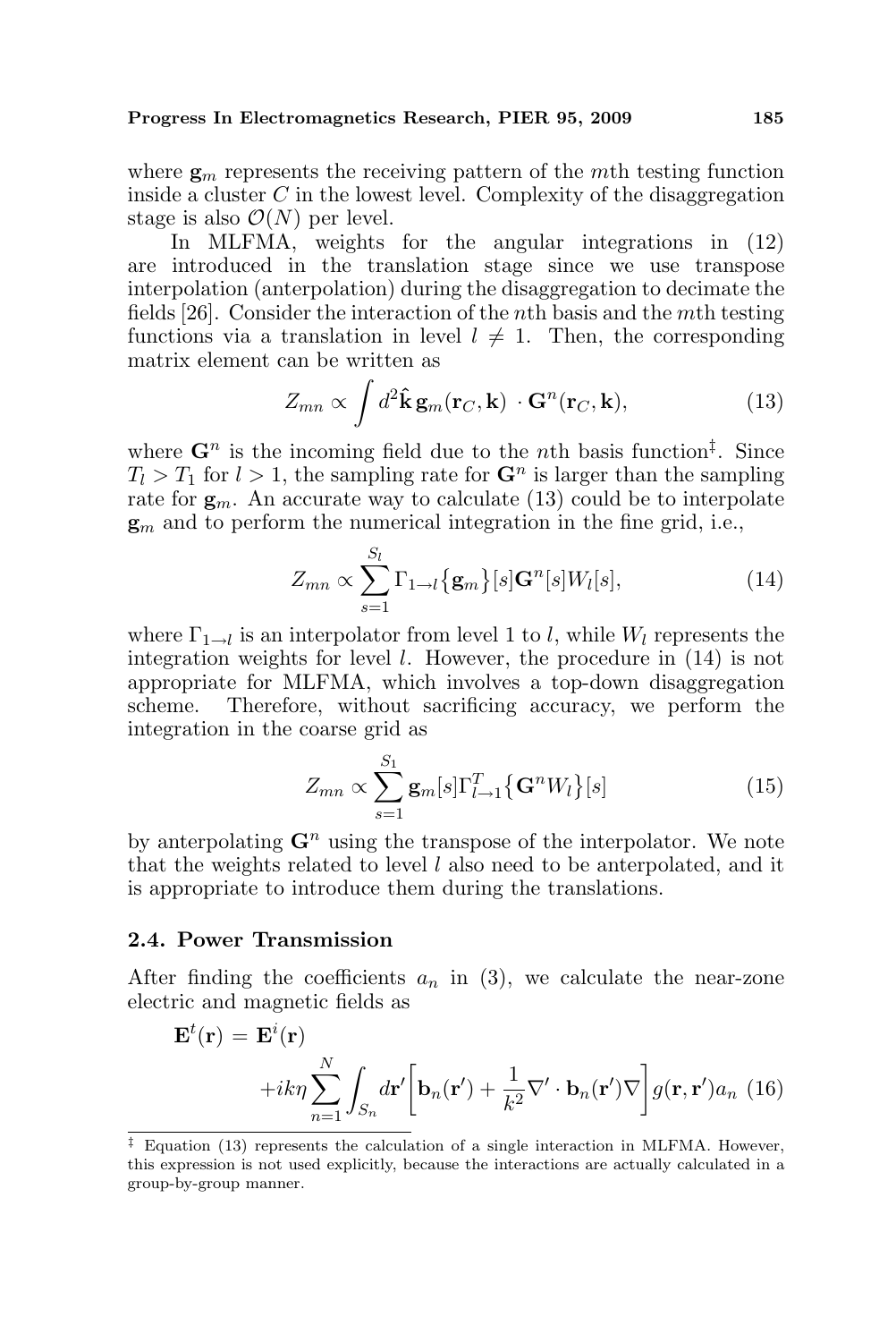186 Gürel et al.

and

$$
\mathbf{H}^{t}(\mathbf{r}) = \mathbf{H}^{i}(\mathbf{r}) + \sum_{n=1}^{N} \int_{S_n} d\mathbf{r}' \mathbf{b}_n(\mathbf{r}') \times \nabla' g(\mathbf{r}, \mathbf{r}') a_n, \qquad (17)
$$

respectively, where  $\mathbf{H}^i$  is the incident magnetic field. Then, the average power density is evaluated as

$$
\mathbf{P}_{av}^{t}(\mathbf{r}) = \left\langle \mathbf{P}^{t}(\mathbf{r}) \right\rangle = \frac{1}{2} \mathcal{R} e \left\{ \mathbf{E}^{t}(\mathbf{r}) \times \left[ \mathbf{H}^{t}(\mathbf{r}) \right]^{*} \right\}.
$$
 (18)

Finally, we define the power transmission at an observation point r as

$$
\mathcal{T}(\mathbf{r}) = \frac{|\mathbf{P}_{av}^t(\mathbf{r})|}{|\mathbf{P}_{av}^i(\mathbf{r})|},\tag{19}
$$

where

$$
\mathbf{P}_{av}^{i} = \frac{1}{2} \mathcal{R} e \left\{ \mathbf{E}^{i}(\mathbf{r}) \times \left[ \mathbf{H}^{i}(\mathbf{r}) \right]^{*} \right\}
$$
 (20)

is the average incident power density. In Sections 4 and 5, we will present power-transmission results in a decibel (dB) scale, defined as

$$
\mathcal{T}_{dB}(\mathbf{r}) = 10 \log \{ \mathcal{T}(\mathbf{r}) \}. \tag{21}
$$

Note that  $\mathcal{T}_{dB}(\mathbf{r})$  can take values greater than 0 dB since it is a pointwise function.

## 3. ITERATIVE SOLUTIONS AND PRECONDITIONING

MLFMA provides efficient matrix-vector multiplications by reducing the complexity from  $\mathcal{O}(N^2)$  to  $\mathcal{O}(N \log N)$ . However, efficiency of the solutions also depends on the number of iterations and thus the conditioning of the matrix equations. Unfortunately, matrix equations obtained from EFIE have unfavorable conditioning characteristics, such as high indefiniteness and near singularity [27, 28]. For metamaterial problems, it can be more difficult to achieve a rapid convergence, due to the resonances of these structures. Because reducing the number of iterations is extremely important, we investigate and compare the convergences provided by various iterative algorithms. In general, the least-squares-QR [29] and the generalizedminimal-residual [20] algorithms provide improved convergence rates compared to other Krylov subspace algorithms for the solution of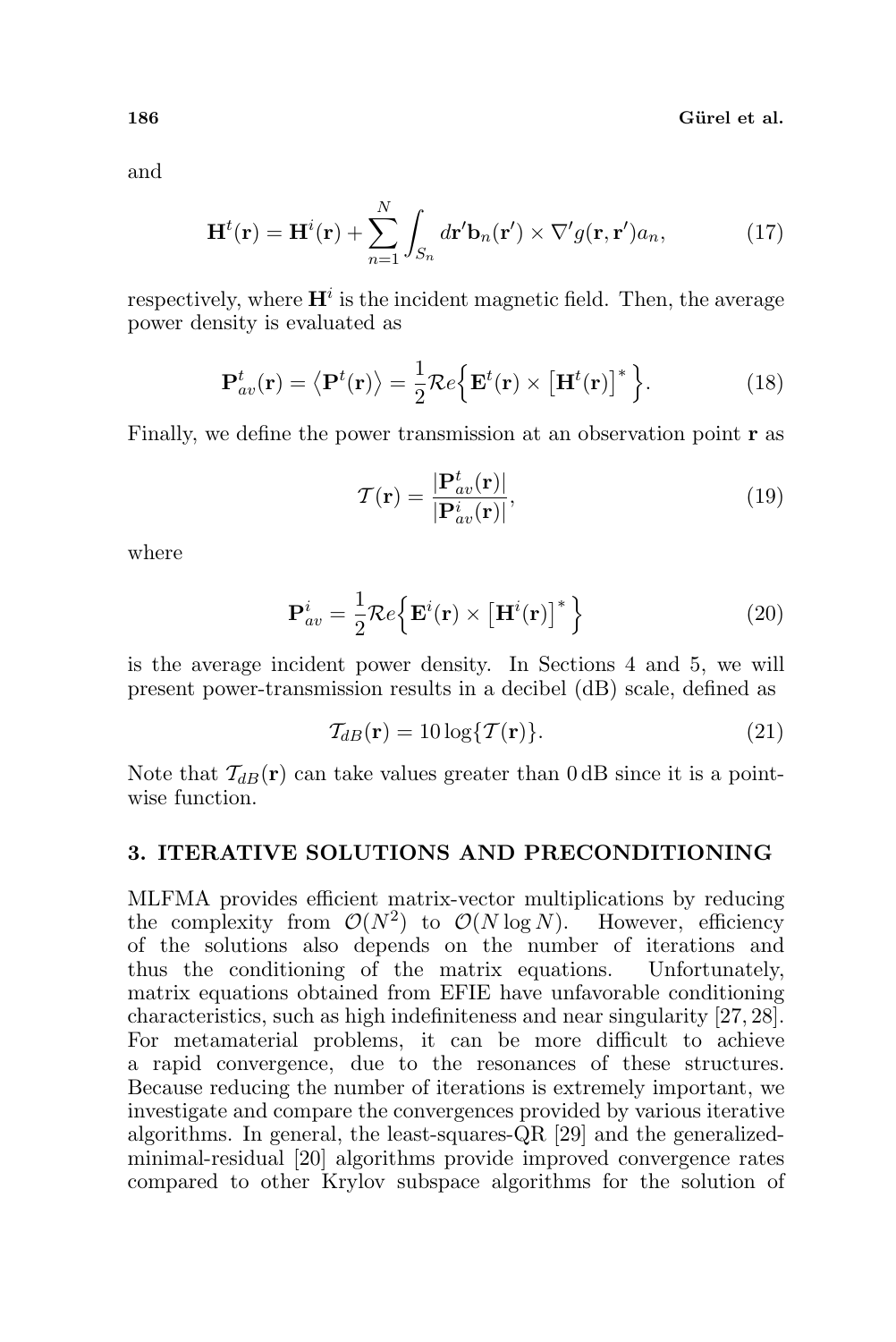problems formulated with EFIE [30]. On the other hand, for difficult problems involving large metamaterial structures, a robust solver alone may not be sufficient. Therefore, we also consider effective preconditioning techniques to reduce the number of iterations and obtain efficient solutions.

Preconditioning refers to transforming a matrix equation into another, but equivalent one with more favorable conditioning characteristics. In forward-type preconditioning, an easily invertible matrix  $\overline{M}$ , which approximates  $\overline{Z}$  in some sense, is selected. Thus, instead of the original matrix equation in (3), we solve a transformed equation in the form of

$$
\bar{\mathbf{M}}^{-1} \cdot \bar{\mathbf{Z}} \cdot \mathbf{a} = \bar{\mathbf{M}}^{-1} \cdot \mathbf{v}.
$$
 (22)

Since  $\bar{M}$  approximates  $\bar{Z}$ , the product  $\bar{M}^{-1} \cdot \bar{Z}$  should approximate the identity matrix, which may lead to a faster convergence with fewer iterations. In backward-type preconditioning, however,  $\overline{M}$  directly approximates the inverse of  $\bar{Z}$ , and the preconditioned matrix equation can be written as

$$
\overline{\mathbf{M}} \cdot \overline{\mathbf{Z}} \cdot \mathbf{a} = \overline{\mathbf{M}} \cdot \mathbf{v}.\tag{23}
$$

Among various preconditioning techniques, the incomplete-LU preconditioner [31] is a forward-type preconditioner, which is commonly used to accelerate the solutions obtained with sequential implementations of MLFMA. In particular, "the incomplete-LU preconditioner with threshold" [28] is highly successful for EFIE. In parallel implementations, however, block-diagonal and sparseapproximate-inverse preconditioners are preferred over incomplete-LUtype preconditioners, due to their efficient parallelizations [32, 40].

The block-diagonal preconditioner is obtained by retaining the self interactions of the lowest-level clusters of the MLFMA tree. Due to its simplicity and favorable computing cost, this preconditioner is commonly used for the MLFMA solutions of second-kind integral equations, such as the magnetic-field integral equation and the combined-field integral equation [17]. Although it usually has an adverse effect on the convergence of EFIE [33, 34], the block-diagonal preconditioner may also accelerate the iterative solutions of metamaterial problems formulated with EFIE [35]. Nevertheless, we observe that the block-diagonal preconditioner is insufficient to improve the convergence at the resonance frequencies of the metamaterials. For such frequencies, sparse-approximateinverse preconditioner provides more efficient solutions by significantly reducing the number of iterations, when compared to solutions without a preconditioner and with a block-diagonal preconditioner.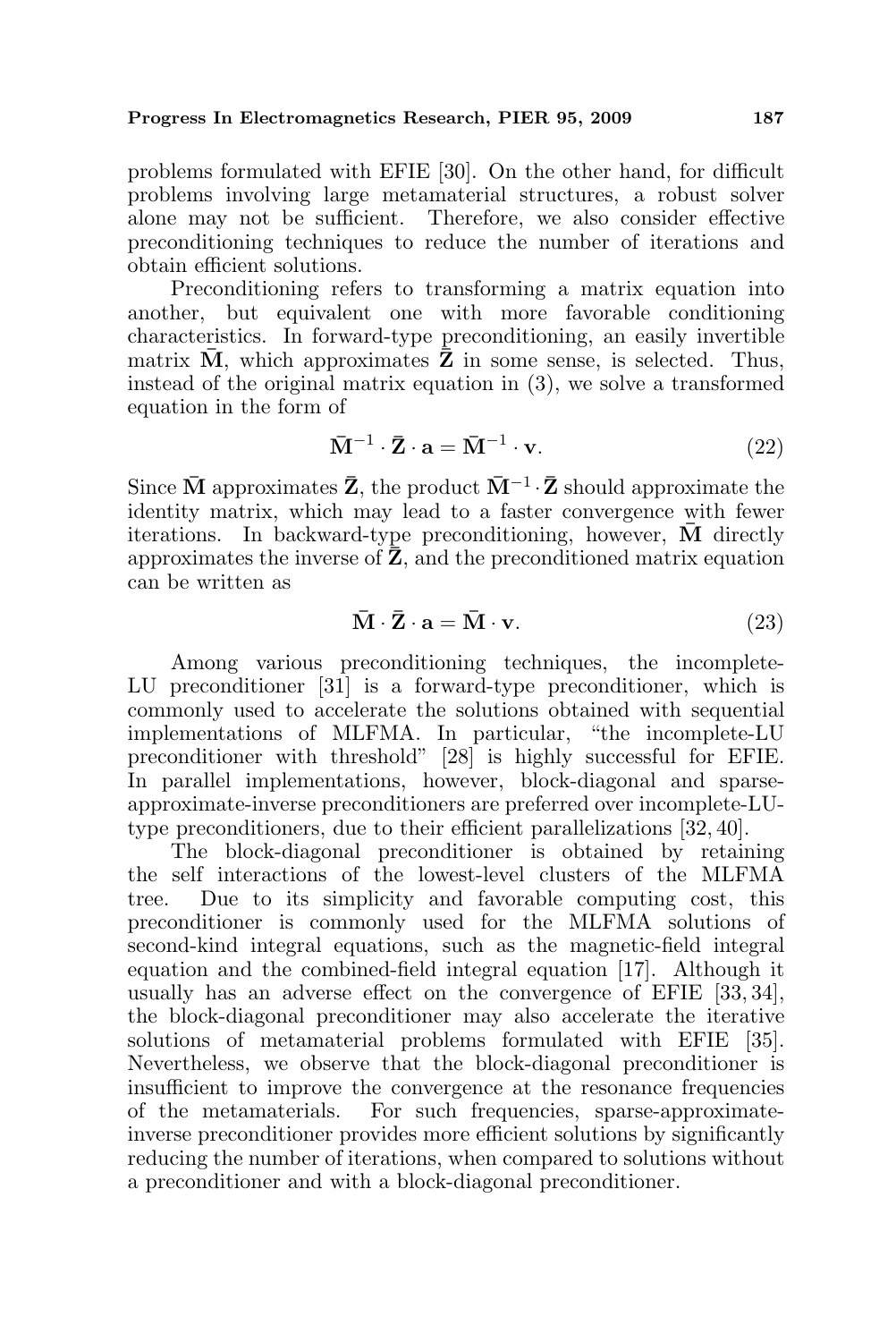# 4. METAMATERIAL STRUCTURES

In this section, we briefly describe the construction of various metamaterial walls with SRRs and thin wires.

# 4.1. Split-ring Resonators

The SRR structure shown in Figure 1(a) exhibits a magnetic resonance [36] at about 100 GHz, when it is excited appropriately by electromagnetic waves. At the resonance frequency, the electromagnetic response of the SRR changes significantly. Even a single SRR is able to block the transmission of the waves, which can be observed as a shadowing effect. This unusual behavior around the resonance frequency can be explained with the induced negative effective permeability in the medium. Due to the complex effective wavenumber, the propagating power decays rapidly in the transmission region behind the SRR.

# 4.2. Thin Wires

It is a well-known fact that periodical arrangements of thin wires can be used to block the electromagnetic waves, if the spacing between the wires is small compared to the wavelength and if the wires are aligned parallel to the electric field of the incident wave. As opposed to SRRs, the shadowing effect can be obtained with thin wires over a wide range of frequencies. This well-known shielding property can also be explained as the induction of negative effective permittivity in the medium [37]. As an example, Figure 3 presents the transmission results for an array of thin wires located on the  $x = 0$  plane. The array is illuminated by a Hertzian dipole located to the right of the array and oriented in the  $y$  direction. We calculate the power transmission defined in (21) at various points on the  $y = 0$  plane. In Figure 3(a), the thin wires lie along the  $y$  axis, and they are parallel to the dominant component of the incoming electric field. For this configuration, the effective permittivity becomes negative, and the power transmitted through the array is relatively low. In Figure 3(b), however, the array is rotated, and the incident electric field is mostly perpendicular to the thin wires. In this case, the thin-wire array becomes transparent, and the power transmission to the left of the array is close to 0 dB, corresponding to unity. Note that the  $x > 0$  region on the  $y = 0$ plane is also plotted so that the configuration of the thin wires and the dipole can be clearly seen, even though this region is not really the transmission region. Indeed, the high values of transmission in this region in Figure 3(a) correspond to power reflection.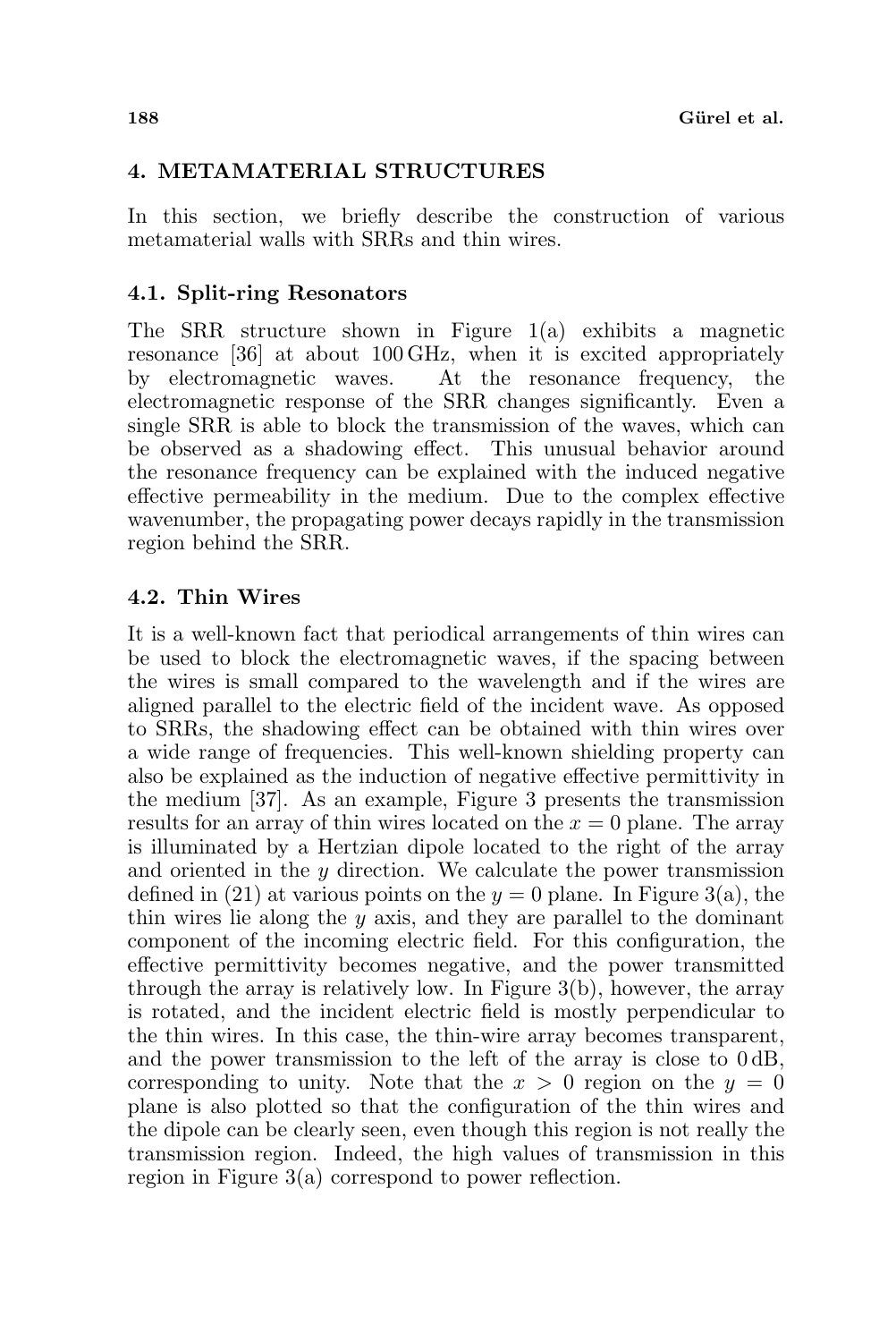

Figure 3. Power transmission (in dB scale) for a thin-wire wall illuminated by a Hertzian dipole, when the thin wires are (a) parallel and (b) perpendicular to the dominant electric-field polarization.

#### 4.3. Composite Metamaterials

CMMs are constructed by carefully arranging SRRs and thin wires in the same medium. This way, the desired properties of the SRRs and thin wires can be combined, i.e., both effective permittivity and effective permeability can be simultaneously negative for some frequencies [2]. When the SRRs do not resonate, CMM structures are opaque due to the negative effective permittivity induced by the thin wires. At the resonance frequencies of SRRs, however, CMMs are unexpectedly transparent, which can be explained by the induced double negativity [38, 39].

### 4.4. Metamaterial Walls

We construct metamaterial walls by periodically arranging hundreds of SRRs and/or thin wires. As an example, Figure  $4(a)$  depicts an  $18 \times 11$  SRR array (1-layer wall) located at  $x = 0$ . The SRRs lie on planes perpendicular to the z axis, while the periodicity of the unit cells is  $262.7 \,\mu \text{m}$  and  $450 \,\mu \text{m}$  in the y and z directions, respectively. For multilayer walls, periodicity in the  $x$  direction is also selected as  $262.7 \,\mu$ m. By combining this SRR array with thin wires, a CMM wall is constructed, as depicted in Figure 4(b). Among various possible arrangements of thin wires, we follow the strategies detailed in [6] and depicted in the inset of Figure 4(b), where two rows of thin wires can be seen between two consecutive SRR rows in the z direction.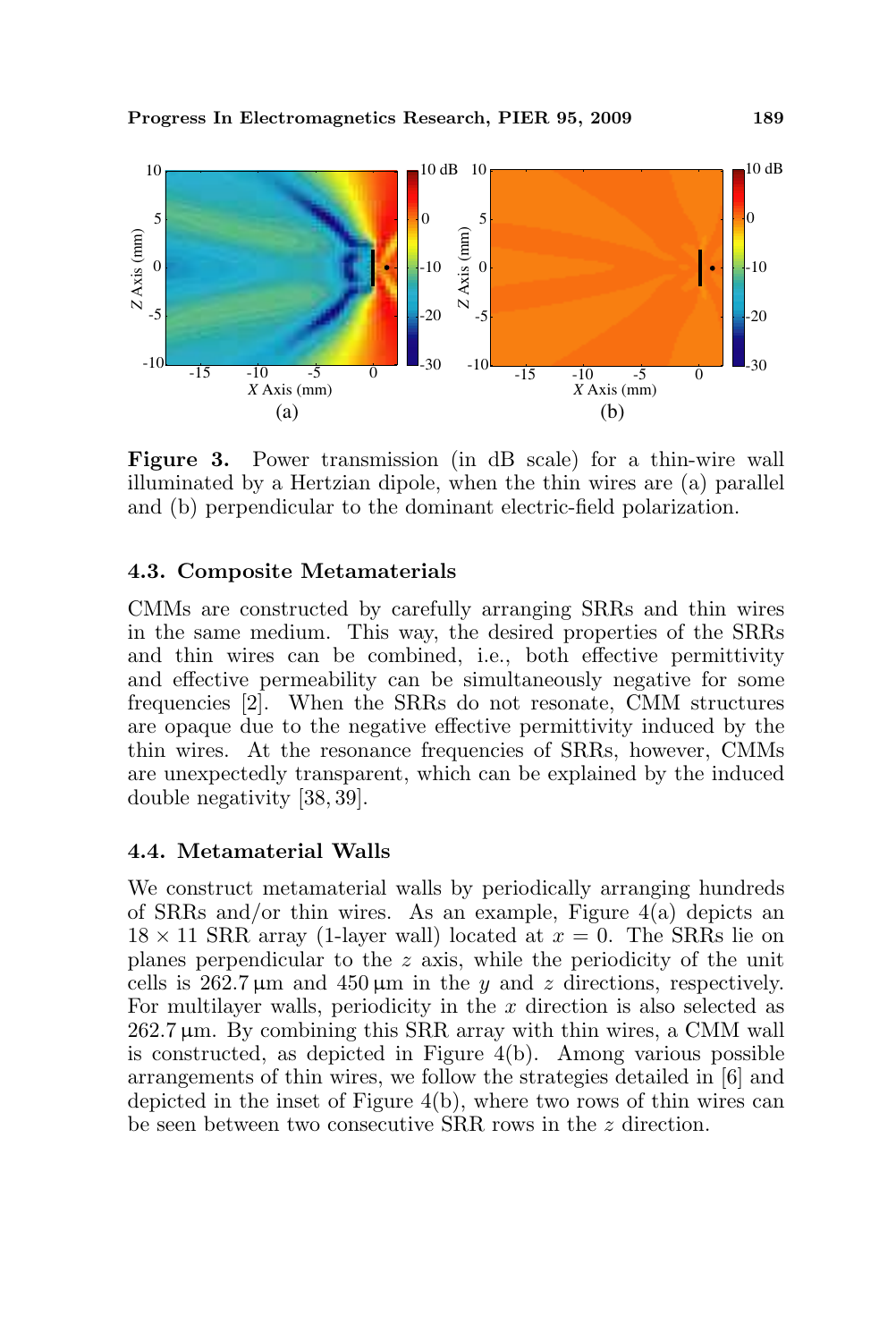

**Figure 4.** (a) 1-layer SRR wall involving  $18 \times 11$  SRRs. (b) 1-layer CMM wall involving  $18 \times 11$  SRRs combined with thin wires.

### 5. RESULTS

Figure 5 presents the power transmission results for 1-layer SRR, thinwire, and CMM walls located at  $x = 0$ . The power transmission defined in (21) is calculated at various points on the  $z = 0$  plane at 90 GHz, 95 GHz, 100 GHz, and 105 GHz. The excitation is a Hertzian dipole oriented in the y direction and located at  $x = 1.2$  mm, as is also indicated by dots in the plots. Our observations are as follows:

- (i) At 90 GHz and 95 GHz, the power transmission to the left of the SRR wall is almost unity (0 dB). At 100 GHz, however, the transmission drops drastically, and a shadowing effect is observed. At this frequency, the SRR wall is opaque, due to the negative effective permeability stimulated in the medium. The wall becomes transparent again at 105 GHz, although the transmitted power is less than 0 dB.
- (ii) Different from the SRR wall, the thin-wire structure is opaque at all four frequencies as a result of the negative effective permittivity induced in the medium. This is achieved by properly aligning the thin wires, as explained in Section 4. Although there are some variations, the power transmission is generally less than  $-10 \text{ dB}$ to the left of the wall.
- (iii) The CMM structure constructed by combining the SRR and thinwire walls is opaque at  $90 \text{ GHz}$  and  $95 \text{ GHz}$ . At these frequencies,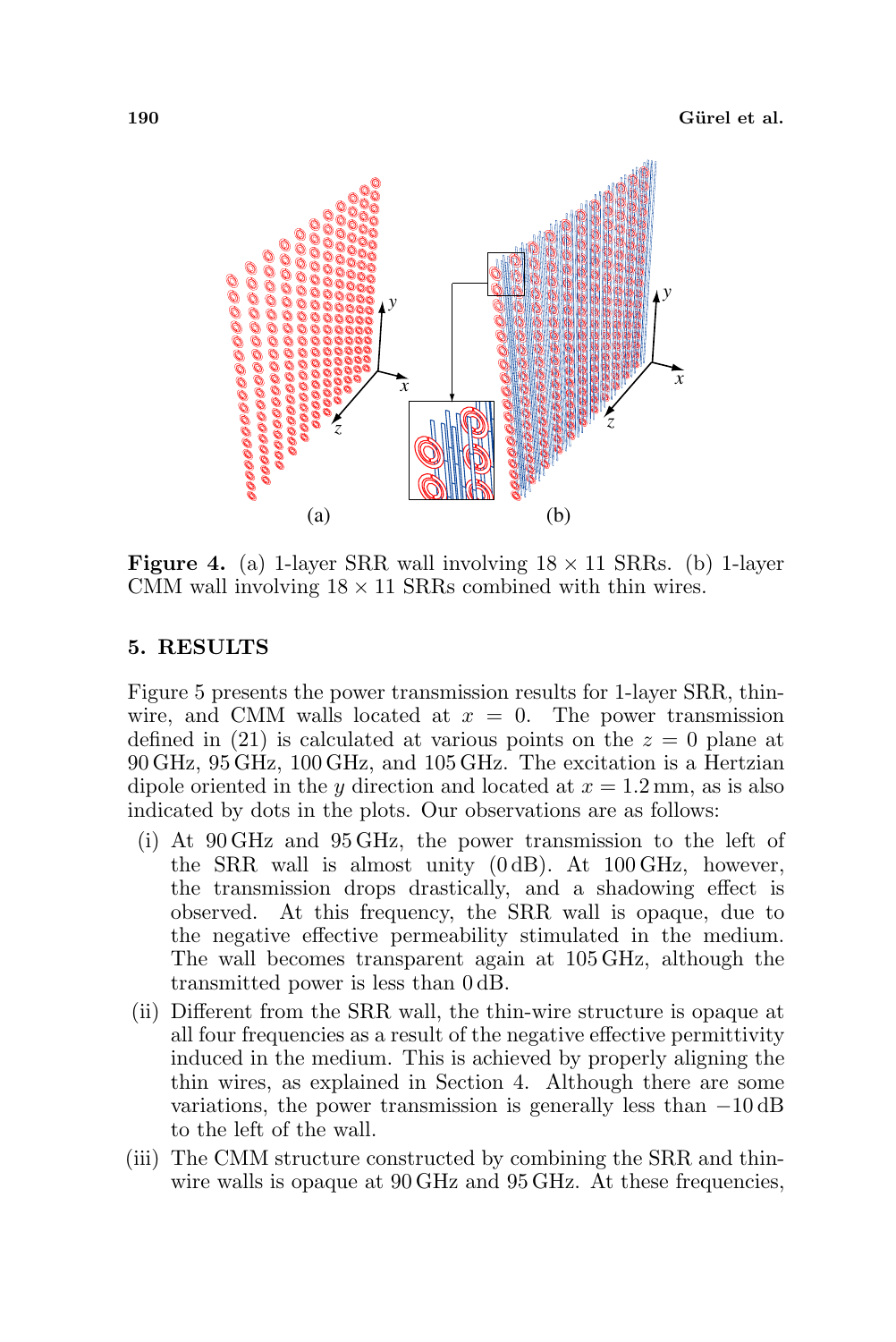

Figure 5. Power transmission (in dB scale) for 1-layer SRR [Figure 4(a)], thin-wire, and CMM [Figure 4(b)] walls at 90 GHz, 95 GHz, 100 GHz, and 105 GHz. Power transmission, as defined in Equation (21), is calculated and plotted on the  $z = 0$  plane. A ydirected Hertzian dipole is radiating from  $x = 1.2$  mm.

the transmission property of the CMM is dominated by the negative effective permittivity dictated by the thin wires. At 100 GHz, however, the structure becomes transparent, and we observe a relatively high power transmission to the left of the array. This unusual behavior of the CMM is a result of double negativity; since the SRRs resonate at 100 GHz, both effective permittivity and permeability of the medium become negative at this frequency. Then, the CMM wall is transparent even though its components, i.e., SRR and thin-wire walls, are opaque. The transparency of the composite structure tapers down at 105 GHz.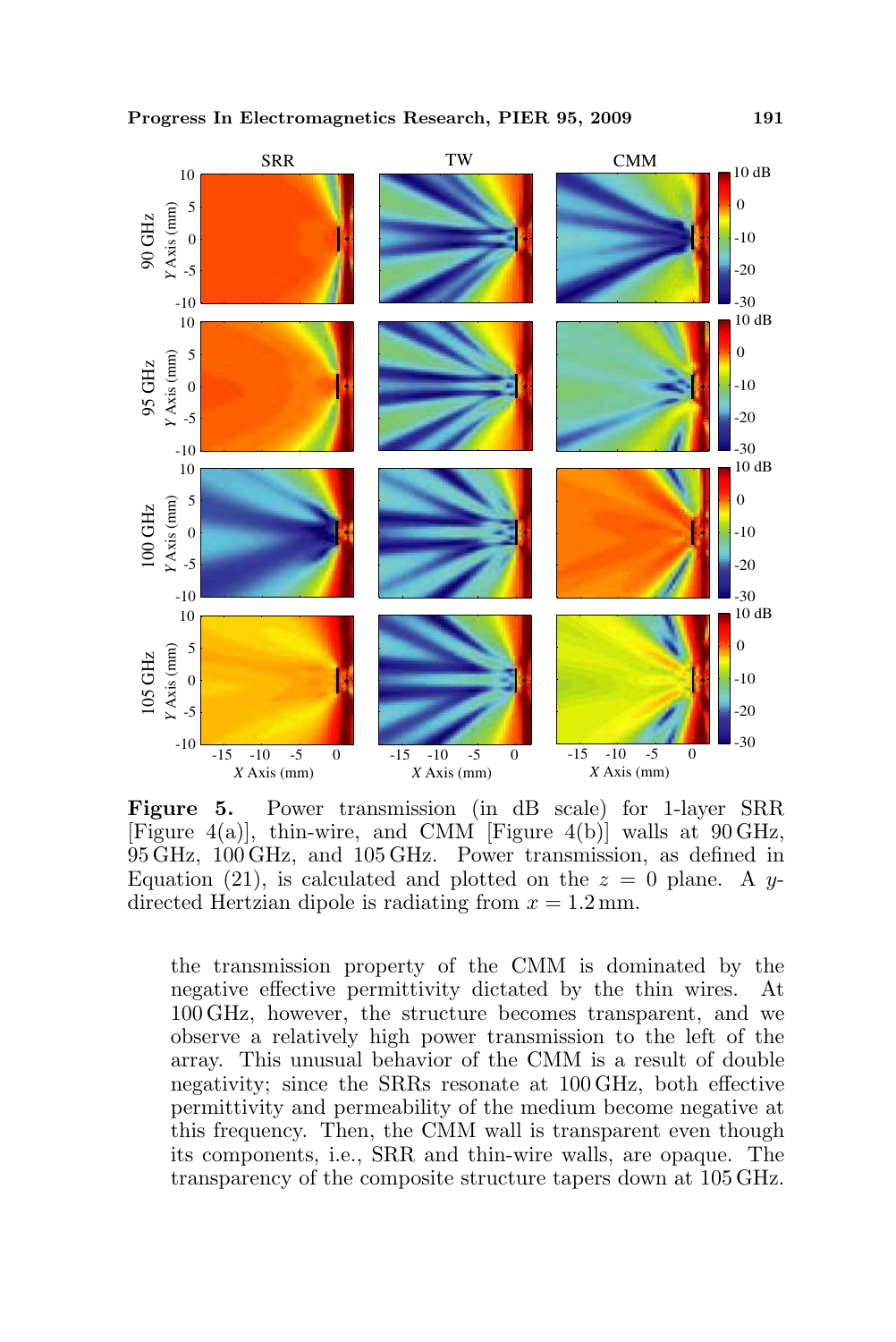For quantitative information, Figure 6 presents the power transmission (at  $x = -1.2$  mm) for various SRR and CMM walls as a function of frequency. In addition to 1-layer walls considered in the previous example, we also investigate 2-layer and 4-layer walls, as depicted in the insets of Figure 6. In Figure  $6(a)$ , we observe that the power transmission through the SRR walls drops significantly around the resonance frequency (100 GHz). This computational observation agrees remarkably well with the experimental results, e.g., Figure 4 in [6]. Furthermore, increasing the number of layers widens the frequency band for the shadowing effect; this property is also verified by measurement results presented in Figure 3 of [6]. Figure 6(b) shows that the power transmission through the CMM structures is maximized at 100 GHz, and increasing the number of layers improves the quality of the resonance effect. For the 4-layer CMM structure, transparency is achieved around 100 GHz, and the structure becomes opaque outside of the pass band around 100 GHz. Experimental results validating this phenomenon are available in the literature. Most notably, Figure 5 in [6] reports exactly the same pass band as Figure 6(b) since similar configurations are employed for both measurements in [6] and the computations here.

All results presented in Figures 5 and 6 are computed according to Equations (19) and (21). Hence, we label them as "power transmission." Nevertheless, these results can also be interpreted as radiation and scattering results. This is because what is defined as power transmission is directly related to the total fields radiated by



**Figure 6.** Power transmission (at  $x = -1.2$  mm) for 1-layer, 2-layer, and 4-layer SRR and CMM walls as a function frequency: (a) SRR walls exhibit a stop band around 100 GHz. (b) CMM walls exhibit a pass band around 100 GHz.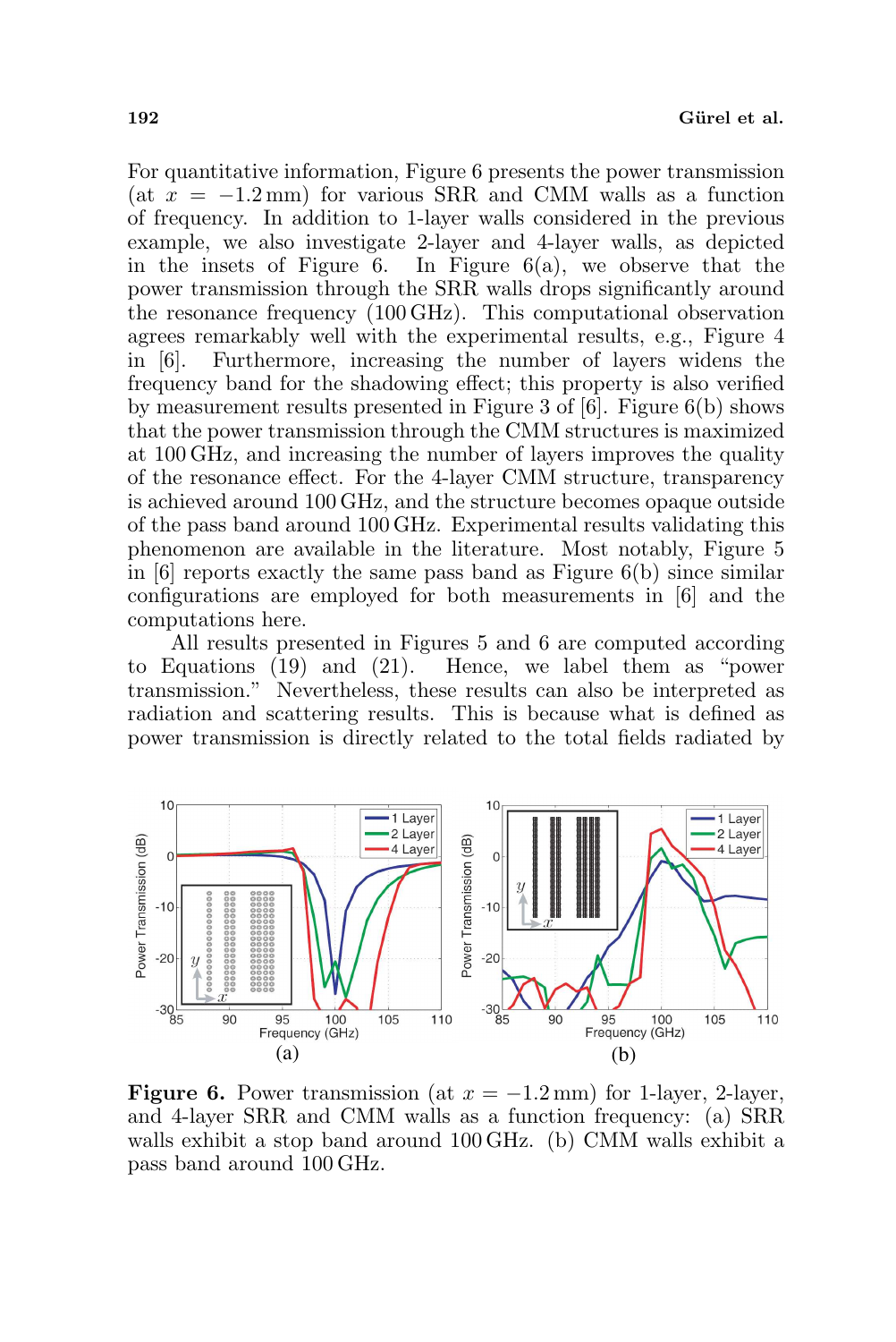the dipole and scattered by the metamaterial structure. Since this quantity is computed and plotted point-wise, as opposed to the total power, it can take on values higher than 0 dB; this does not contradict with the conservation of power.

Figure 7 presents the processing time for the iterative solution of the 18×11×4 SRR wall discretized with 64,944 unknowns. The scattering problem is solved by using a generalized-minimalresidual algorithm accelerated with MLFMA parallelized into 8 processes [18, 19]. In addition to the no-preconditioner case, we employ block-diagonal and sparse-approximate-inverse preconditioners to reduce the number of iterations. Figure 7 depicts the processing time required for each case as a function of frequency. For a fair comparison, we include the setup time required by the preconditioners, together with the solution time. Without using a preconditioner, the processing time is less than 400 seconds at all frequencies, except for 95 GHz. Due to a numerical resonance, the processing time increases to 1700 seconds at 95 GHz. Using a block-diagonal preconditioner, the processing time is reduced at ordinary frequencies, while the solution at 95 GHz is even further decelerated, compared to the no-preconditioner case. On the other hand, using a sparse-approximate-inverse preconditioner with a threshold parameter of 0.05 [20], the solution is accelerated at all frequencies, including the resonance frequency, again compared to the no-preconditioner case. The processing time is reduced to 800 seconds at 95 GHz, corresponding to less than half the time



Figure 7. Processing time including the iterative solution and the setup of the preconditioner for the  $18\times11\times4$  SRR wall. "NP" represents the no-preconditioner case, while "BDP" and "SAI" represent the solutions accelerated with the block-diagonal preconditioner and the sparse-approximate-inverse preconditioner, respectively.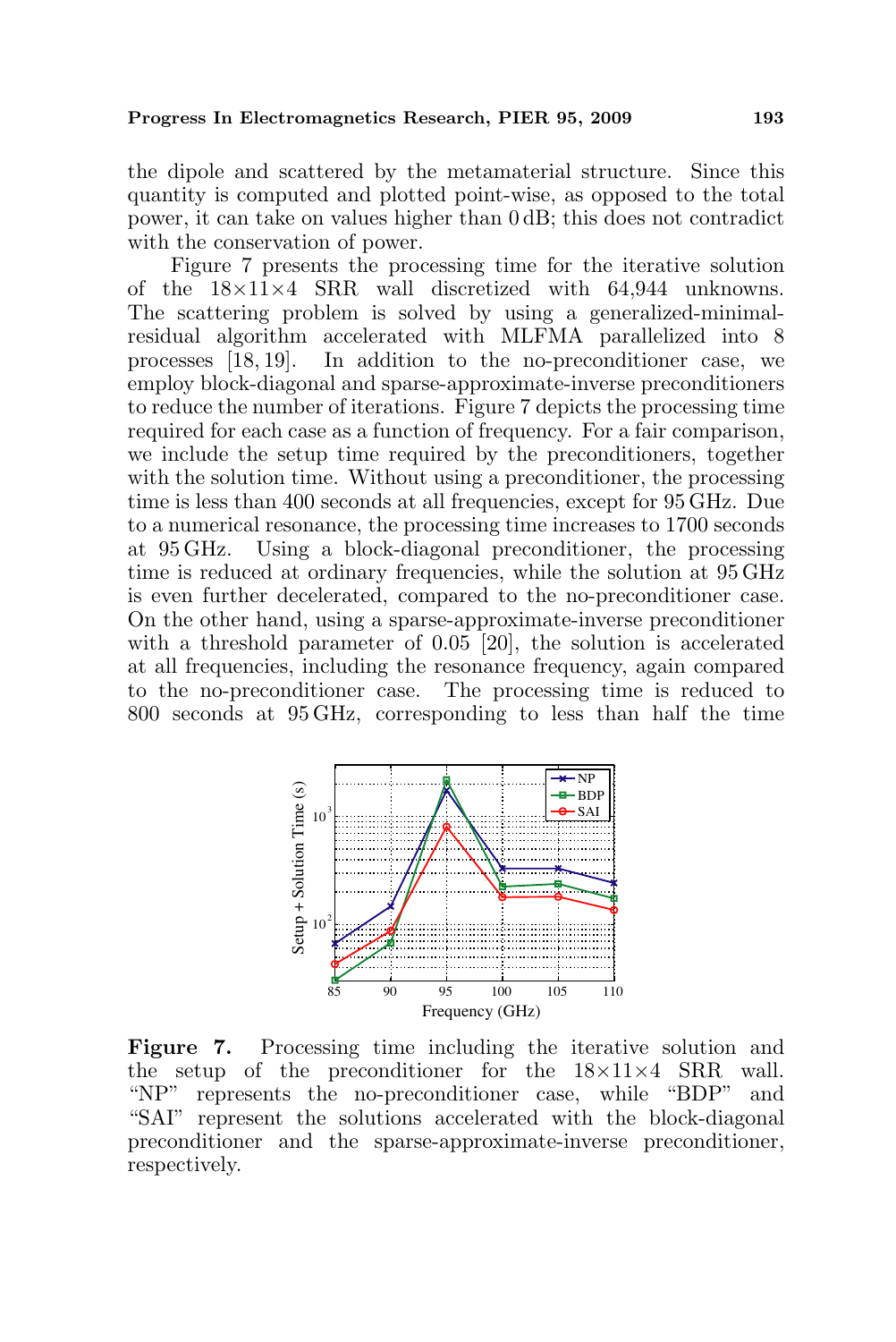

Figure 8. Power transmission results (in dB scale) for a large SRR wall involving  $51\times29\times20$  SRRs on (a)  $y = 0$  and (b)  $z = 0$  planes. The results are obtained by solving a 2,425,560-unknown problem at several frequencies; solutions for 85 GHz, 100 GHz, and 110 GHz are shown here.

required without preconditioning. The gain obtained by using the sparse-approximate-inverse preconditioner is more significant for larger metamaterial problems.

Finally, Figure 8 presents the transmission results for a large SRR wall involving  $51\times29\times20$  SRRs. The scattering problem is discretized with 2,425,560 unknowns and solved by using MLFMA parallelized into 64 processes [18, 19]. Figures 8(a) and 8(b) present the power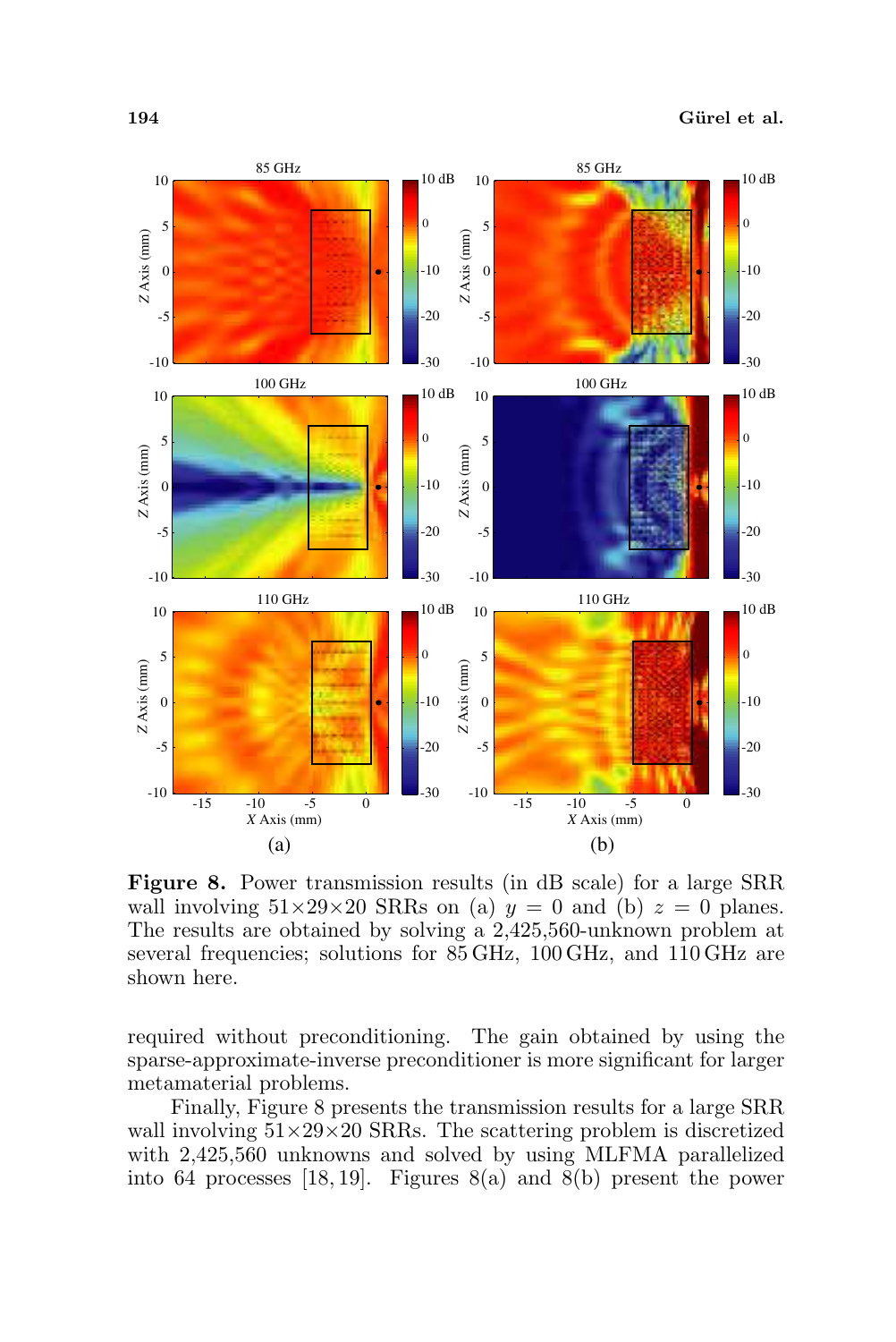transmission on the  $y = 0$  and  $z = 0$  planes, respectively, when the wall is illuminated by a Hertzian dipole at 85 GHz, 100 GHz, and 110 GHz. The area occupied by the wall is indicated with the black frames in the plots. Similar to previous examples, SRRs are oriented perpendicular to the z direction, while the splits are along the  $y$  direction. In addition to a deep shadowing effect at 100 GHz, we observe that the low-transmission region has different shapes on the two planes.

# 6. CONCLUSION

We present accurate and efficient solutions of large metamaterial problems using a sophisticated simulation environment based on integral-equation formulations, iterative solutions, preconditioners, MLFMA, and parallel computing. Without using any homogenization approximations and assumptions of infinitely large periodic structures, we accurately calculate the power transmission through various metamaterial walls, including a  $51\times29\times20$  SRR array discretized with 2,425,560 unknowns. Computational results agree well with the experimental discoveries reported in the literature.

# ACKNOWLEDGMENT

This work was supported by the Turkish Academy of Sciences in the framework of the Young Scientist Award Program (LG/TUBA-GEBIP/2002-1-12), by the Scientific and Technical Research Council of Turkey (TUBITAK) under Research Grants 105E172 and 107E136, and by contracts from ASELSAN and SSM.

# **REFERENCES**

- 1. Veselago, V. G., "The electrodynamics of substances with simultaneously negative values of  $\epsilon$  and  $\mu$ ," Sov. Phys. Usp., Vol. 47, 509–514, Jan.–Feb. 1968.
- 2. Smith, D. R., W. J. Padilla, D. C. Vier, S. C. Nemat-Nasser, and S. Schultz, "Composite medium with simultaneously negative permeability and permittivity," Phys. Rev. Lett., Vol. 84, 4184– 4187, May 2000.
- 3. Shelby, R. A., D. R. Smith, S. C. Nemat-Nasser, and S. Schultz, "Microwave transmission through a two-dimensional, isotropic, left-handed metamaterial," Appl. Phys. Lett., Vol. 78, 489–491, Jan. 2001.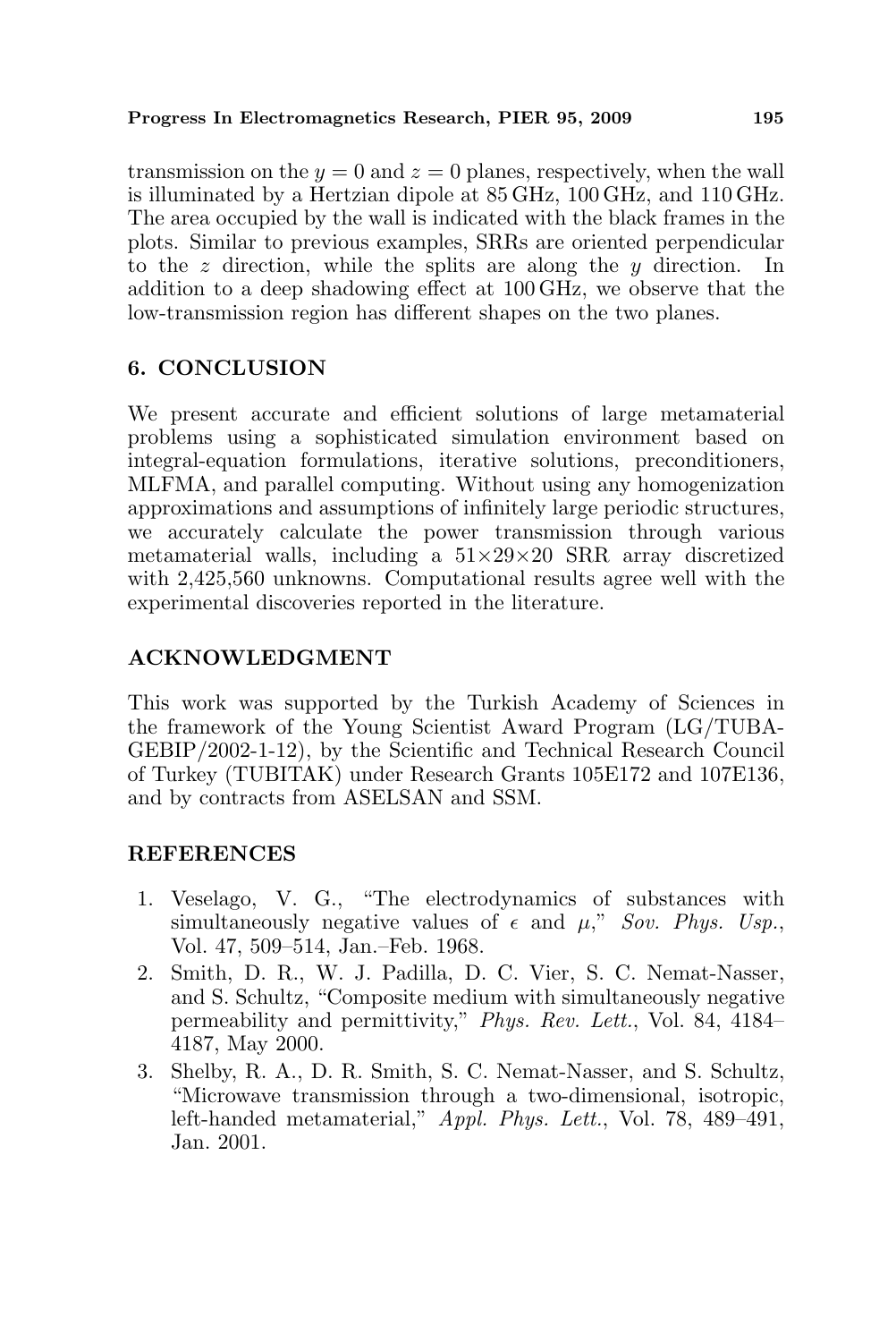- 4. Shelby, R. A., D. R. Smith, and S. Schultz, "Experimental verification of a negative index of refraction," Science, Vol. 292, 77–79, Apr. 2001.
- 5. Moss, C. D., T. M. Gregorczyk, Y. Zhang, and J. A. Kong, "Numerical studies of left handed metamaterials," Progress In Electromagnetics Research, PIER 35, 315–334, 2002.
- 6. Gokkavas, M., K. G¨uven, I. Bulu, K. Aydın, R. S. Penciu, M. Kafesaki, C. M. Soukoulis, and E. Ozbay, "Experimental demonstration of a left-handed metamaterial operating at 100 GHz," Phys. Rev. B, Vol. 73, No. 19, 193103-1–193103-4, May 2006.
- 7. Eleftheriades, G. V. and K. G. Balmain, Eds., Negative-Refraction Metamaterials: Fundamental Principles and Applications, Wiley-IEEE, New Jersey, 2005.
- 8. Engheta, N. and R. W. Ziolkowski, "A positive future for doublenegative metamaterials," IEEE Trans. Microw. Theory Tech., Vol. 53, No. 4, 1535–1556, Apr. 2005.
- 9. Chen, H., B. I. Wu, and J. A. Kong, "Review of electromagnetic theory in left-handed materials," Journal of Electromagnetic Waves and Applications, Vol. 20, No. 15, 2137–2151, 2006.
- 10. Grbic, A. and G. V. Eleftheriades, "Overcoming the diffraction limit with a planar left-handed transmission-line lens," Phys. Rev. Lett., Vol. 92, No. 11, 117403-1–117403-4, Mar. 2004.
- 11. Aydın, K., I. Bulu, and E. Ozbay, "Subwavelength resolution ¨ with a negative-index metamaterial superlens," Appl. Phys. Lett., Vol. 90, No. 25, 254102-1–254102-3, Jun. 2007.
- 12. Schurig, D., J. J. Mock, B. J. Justice, S. A. Cummer, J. B. Pendry, A. F. Starr, and D. R. Smith, "Metamaterial electromagnetic cloak at microwave frequencies," Science, Vol. 314, 977–980, Nov. 2006.
- 13. Weng, Z., N. Weng, Y. Jiao, and F. Zhang, "A directive patch antenna with metamaterial structure," Microw. Opt. Technol. Lett., Vol. 49, No. 2, 456–459, Feb. 2007.
- 14. Wu, B.-I., W. Wang, J. Pacheco, X. Chen, T. Grzegorczyk, and J. A. Kong, "A study of using metamaterials as antenna substrate to enhance gain," Progress In Electromagnetics Research, PIER 51, 295–328, 2005.
- 15. Poggio, A. J. and E. K. Miller, "Integral equation solutions of three-dimensional scattering problems," Computer Techniques for Electromagnetics, R. Mittra (ed.), Chap. 4, Pergamon Press, Oxford, 1973.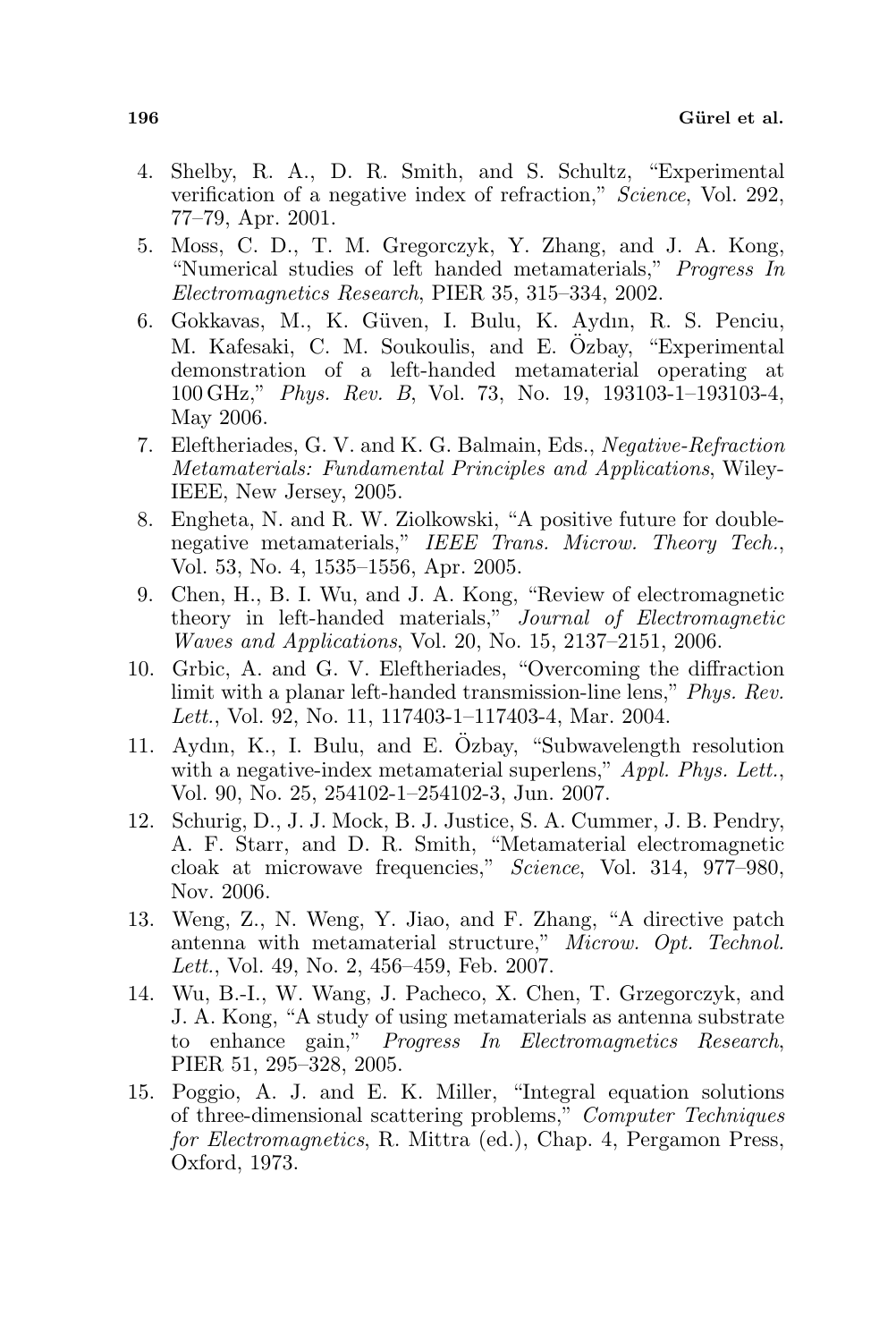- 16. Rao, S. M., D. R. Wilton, and A. W. Glisson, "Electromagnetic scattering by surfaces of arbitrary shape," IEEE Trans. Antennas Propag., Vol. 30, No. 3, 409–418, May 1982.
- 17. Song, J., C.-C. Lu, and W. C. Chew, "Multilevel fast multipole algorithm for electromagnetic scattering by large complex objects," IEEE Trans. Antennas Propag., Vol. 45, No. 10, 1488– 1493, Oct. 1997.
- 18. Ergül, Ö. and L. Gürel, "Hierarchical parallelisation strategy for multilevel fast multipole algorithm in computational electromagnetics," Electron. Lett., Vol. 44, No. 1, 3–5, Jan. 2008.
- 19. Ergül,  $\ddot{O}$ . and L. Gürel, "Efficient parallelization of the multilevel fast multipole algorithm for the solution of large-scale scattering problems," IEEE Trans. Antennas Propag., Vol. 56, No. 8, 2335– 2345, Aug. 2008.
- 20. Saad, Y., Iterative Methods for Sparse Linear Systems, SIAM, Philadelphia, 2003.
- 21. Coifman, R., V. Rokhlin, and S. Wandzura, "The fast multipole method for the wave equation: A pedestrian prescription," IEEE Antennas Propag. Mag., Vol. 35, No. 3, 7–12, Jun. 1993.
- 22. Koc, S., J. M. Song, and W. C. Chew, "Error analysis for the numerical evaluation of the diagonal forms of the scalar spherical addition theorem," SIAM J. Numer. Anal., Vol. 36, No. 3, 906– 921, 1999.
- 23. Ergül, Ö. and L. Gürel, "Enhancing the accuracy of the interpolations and anterpolations in MLFMA," IEEE Antennas Wireless Propag. Lett., Vol. 5, 467–470, 2006.
- 24. Chew, W. C., J.-M. Jin, E. Michielssen, and J. Song, Fast and Efficient Algorithms in Computational Electromagnetics, Artech House, Boston, MA, 2001.
- 25. Ergül, O. and L. Gürel, "Optimal interpolation of translation operator in multilevel fast multipole algorithm," IEEE Trans. Antennas Propag., Vol. 54, No. 12, 3822–3826, Dec. 2006.
- 26. Brandt, A., "Multilevel computations of integral transforms and particle interactions with oscillatory kernels," Comput. Phys. Comm., Vol. 65, 24–38, Apr. 1991.
- 27. Carpentieri, B., I. S. Duff, and L. Giraud, "Experiments with sparse preconditioning of dense problems from electromagnetic applications," Tech. Rep. TR/PA/00/04, CERFACS, Toulouse, France, 1999.
- 28. Malas, T. and L. Gürel, "Incomplete LU preconditioning with the multilevel fast multipole algorithm for electromagnetic